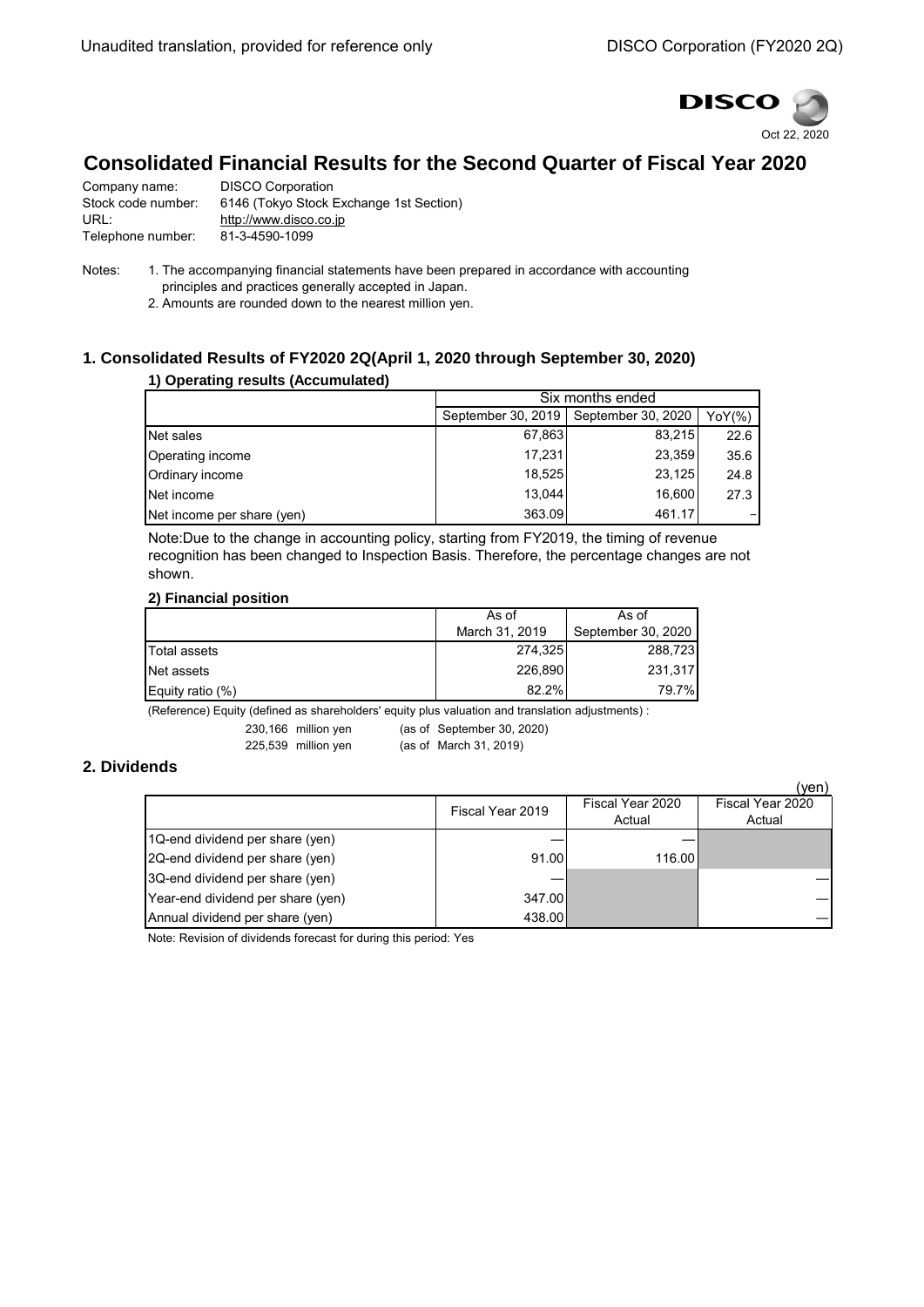### **3. Earnings Forecasts of FY2020 3Q**

|                            |                   | (Millions of ven) |
|----------------------------|-------------------|-------------------|
|                            | Nine month ending | YoY $(%)$         |
|                            | December 31,2020  |                   |
| Net sales                  | 121,500           | 18.8              |
| Operating income           | 32,200            | 25.4              |
| Ordinary income            | 32,100            | 18.8              |
| Net income                 | 23,100            | 19.2              |
| Net income per share (yen) | 641.32            |                   |
| Shipment figures           | 132,800           |                   |

Note: Revision of earnings forecast for during this period: Yes

#### **4. Others**

- 1) Important changes in subsidiaries: None
- 2) Changes in principles, procedures and display of accounting method concerning consolidated statement policies.
	- 1. Changes in accounting policies along with changes in accounting standards: None
	- 2. Other changes: None
- 3) Number of shares outstanding (common stock)

| 1) Number of shares issued (include treasury stocks) |                   |  |  |
|------------------------------------------------------|-------------------|--|--|
| As of September 30, 2020:                            | 36,024,471 shares |  |  |
| As of March 31, 2019:                                | 35,955,771 shares |  |  |
| 2 Number of shares of treasury stock                 |                   |  |  |
| As of September 30, 2020:                            | 5,010 shares      |  |  |
| As of March 31, 2019:                                | 5,000 shares      |  |  |
| 3 Average number of shares                           |                   |  |  |
| As of September 30, 2020:                            | 35,995,985 shares |  |  |
| As of September 30, 2019:                            | 35,926,821 shares |  |  |
|                                                      |                   |  |  |

#### **Explanations on the appropriate use of earnings forecasts:**

The performance forecasts and estimates stated in this Financial Review are based on certain assumptions judged to be reasonable at the present time in light of information currently available. Consequently, actual operating results may differ substantially from the projections in the Financial Review.

#### **(Reference) Non-consolidated Earnings Forecasts of FY2020 3Q**

| (Millions of yen)          |                              |      |  |
|----------------------------|------------------------------|------|--|
|                            | Nine month ending<br>YoY (%) |      |  |
|                            | December 31,2020             |      |  |
| Net sales                  | 102,900                      | 19.0 |  |
| Operating income           | 24,600                       | 26.1 |  |
| Ordinary income            | 27,600                       | 14.5 |  |
| Net income                 | 20,700                       | 11.2 |  |
| Net income per share (yen) | 574.69                       |      |  |

Note: Revision of earnings forecast for during this period: Yes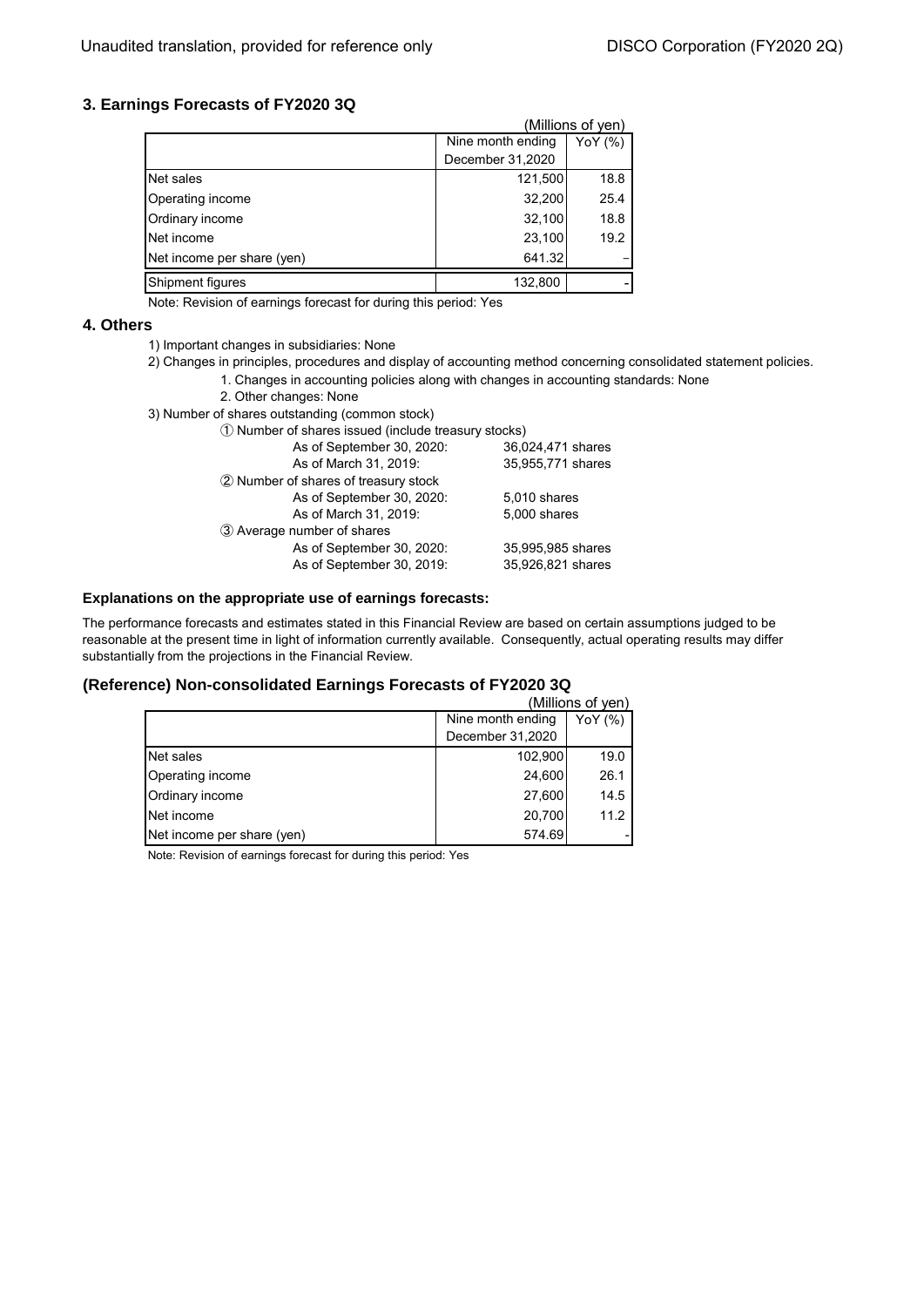## **5. Consolidated quarterly balance sheets**

|                                                       |                 | (Millions of yen) |
|-------------------------------------------------------|-----------------|-------------------|
|                                                       | As of March 31, | As of September   |
|                                                       | 2020            | 30, 2020          |
| <b>Assets</b>                                         |                 |                   |
| <b>Current assets</b>                                 |                 |                   |
| Cash and deposits                                     | 87,909          | 90,256            |
| Notes and accounts receivable - trade                 | 25,614          | 30,273            |
| Merchandise and finished goods                        | 17,318          | 18,575            |
| Work in process                                       | 14,373          | 13,951            |
| Raw materials and supplies                            | 18,677          | 20,642            |
| Other                                                 | 6,153           | 5,599             |
| Allowance for doubtful accounts                       | (56)            | (66)              |
| <b>Total current assets</b>                           | 169,990         | 179,231           |
| Non-current assets                                    |                 |                   |
| Property, plant and equipment                         |                 |                   |
| Buildings and structures, net                         | 47,334          | 46,870            |
| Other, net                                            | 46,080          | 52,219            |
| Total property, plant and equipment                   | 93,415          | 99,090            |
| Intangible assets                                     | 319             | 268               |
| Investments and other assets                          |                 |                   |
| Other                                                 | 10,616          | 10,149            |
| Allowance for doubtful accounts                       | (16)            | (16)              |
| Total investments and other assets                    | 10,599          | 10,133            |
| Total non-current assets                              | 104,334         | 109,492           |
| <b>Total assets</b>                                   | 274,325         | 288,723           |
| Liabilities                                           |                 |                   |
| <b>Current liabilities</b>                            |                 |                   |
| Notes and accounts payable - trade                    | 5,726           | 3,650             |
| Electronically recorded obligations - operating       | 10,301          | 12,645            |
| Income taxes payable                                  | 3,509           | 6,473             |
| Provision for bonuses                                 | 9,861           | 8,720             |
| Other provisions                                      | 470             | 788               |
| Other                                                 | 17,034          | 24,572            |
| <b>Total current liabilities</b>                      | 46,905          | 56,850            |
| Non-current liabilities                               | 529             | 555               |
| <b>Total liabilities</b>                              | 47,435          | 57,405            |
| Net assets                                            |                 |                   |
| Shareholders' equity                                  |                 |                   |
| Share capital                                         | 20,793          | 21,013            |
| Capital surplus                                       | 22,781          | 23,001            |
| Retained earnings                                     | 181,239         | 185,364           |
| <b>Treasury shares</b>                                | (29)            | (29)              |
| Total shareholders' equity                            | 224,785         | 229,350           |
| Accumulated other comprehensive income                |                 |                   |
| Valuation difference on available-for-sale securities | 368             | 451               |
| Foreign currency translation adjustment               | 366             | 348               |
| Remeasurements of defined benefit plans               | 18              | 17                |
| Total accumulated other comprehensive income          | 754             | 816               |
| Share acquisition rights                              | 1,212           | 982               |
| Non-controlling interests                             | 138             | 168               |
| Total net assets                                      | 226,890         | 231,317           |
| Total liabilities and net assets                      | 274,325         | 288,723           |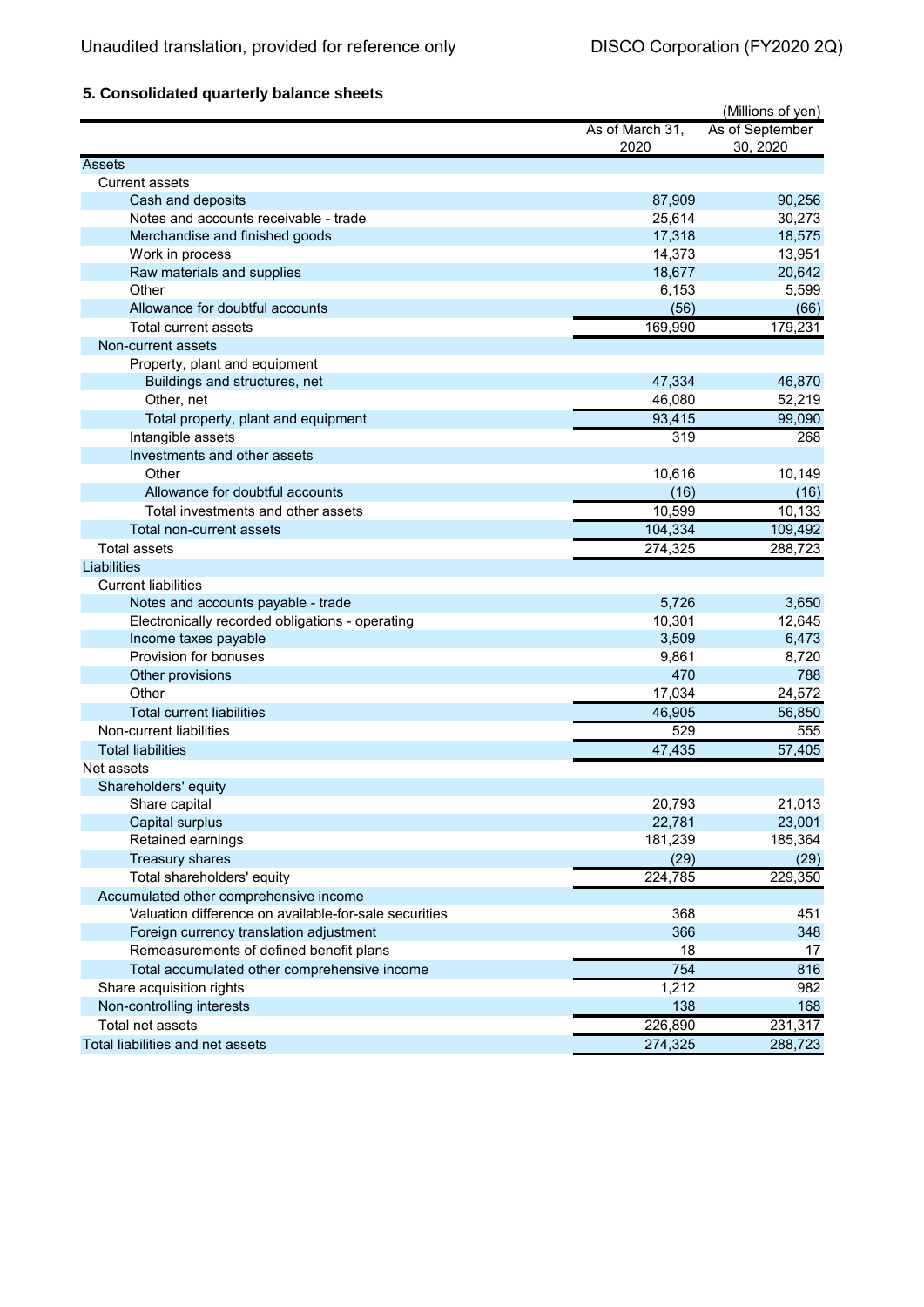# **6. Consolidated quarterly statements of (comprehensive) income**

|                                                                            |                  | (Millions of yen) |
|----------------------------------------------------------------------------|------------------|-------------------|
|                                                                            | Six months ended | Six months ended  |
|                                                                            | 30-Sep-19        | 30-Sep-20         |
| Net sales                                                                  | 67,863           | 83,215            |
| Cost of sales                                                              | 27,152           | 34,390            |
| Gross profit                                                               | 40,710           | 48,824            |
| Selling, general and administrative expenses                               | 23,478           | 25,465            |
| Operating profit                                                           | 17,231           | 23,359            |
| Non-operating income                                                       |                  |                   |
| Interest income                                                            | 40               | 17                |
| Share of profit of entities accounted for using equity method              | 329              | 53                |
| Foreign exchange gains                                                     | 637              |                   |
| Rental income                                                              | 35               | 64                |
| Subsidy income                                                             | 186              | 121               |
| Other                                                                      | 117              | 63                |
| Total non-operating income                                                 | 1,346            | 321               |
| Non-operating expenses                                                     |                  |                   |
| Sales discounts                                                            | 27               | 21                |
| Foreign exchange losses                                                    |                  | 503               |
| Depreciation                                                               | 19               | 25                |
| Other                                                                      | 5                | 5                 |
| Total non-operating expenses                                               | 52               | 556               |
| Ordinary profit                                                            | 18,525           | 23,125            |
| <b>Extraordinary income</b>                                                |                  |                   |
| Gain on sales of non-current assets                                        | 0                | 18                |
| Total extraordinary income                                                 | $\overline{0}$   | $\overline{18}$   |
| <b>Extraordinary losses</b>                                                |                  |                   |
| Loss on sales and retirement of non-current assets                         | 33               | 23                |
| Loss on valuation of investment securities                                 |                  | 18                |
| Extra retirement payments                                                  | 31               | 9                 |
| Demolition cost                                                            | 186              |                   |
| Total extraordinary losses                                                 | 251              | 51                |
| Profit before income taxes                                                 | 18,274           | 23,091            |
| Income taxes - current                                                     | 1,544            | 6,279             |
| Income taxes - deferred                                                    | 3,650            | 185               |
| Total income taxes                                                         | 5,195            | 6,464             |
| Profit                                                                     | 13,079           | 16,627            |
| Profit attributable to                                                     |                  |                   |
| Profit attributable to owners of parent                                    | 13,044           | 16,600            |
| Profit attributable to non-controlling interests                           | 34               | 26                |
| Other comprehensive income                                                 |                  |                   |
| Foreign currency translation adjustment                                    | (950)            | 65                |
| Remeasurements of defined benefit plans, net of tax                        | (1)              | (1)               |
| Share of other comprehensive income of entities accounted for using equity |                  |                   |
| method                                                                     | (254)            | 1                 |
| Total other comprehensive income                                           | (1, 206)         | 65                |
| Comprehensive income                                                       | 11,872           | 16,692            |
| Comprehensive income attributable to                                       |                  |                   |
| Comprehensive income attributable to owners of parent                      | 11,850           | 16,662            |
| Comprehensive income attributable to non-controlling interests             | 22               | 30                |